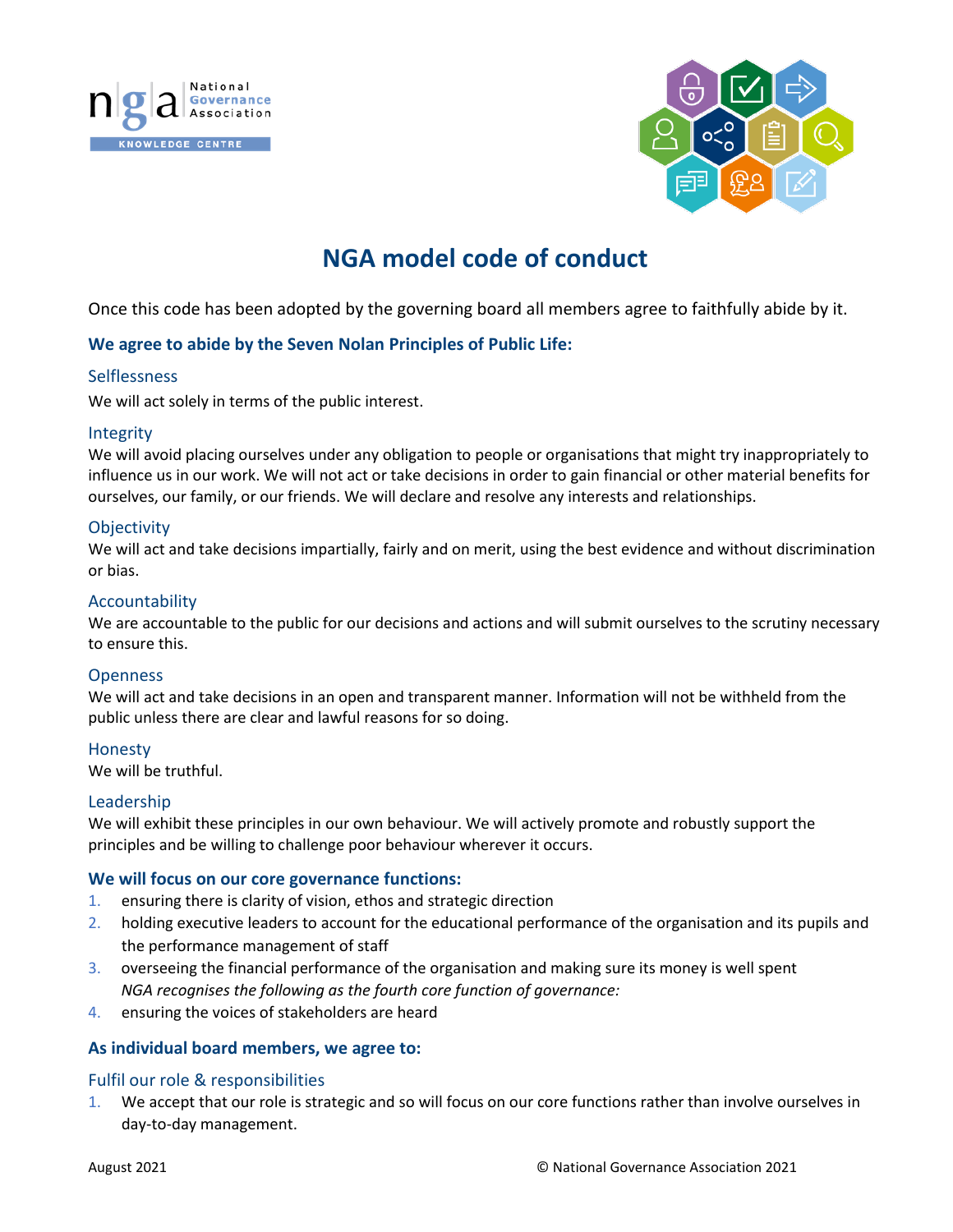

- 2. We will develop, share and live the ethos and values of our school/s.
- 3. We agree to adhere to school/trust policies and procedures as set out by the relevant governing documents and law.
- 4. We will work collectively for the benefit of the school/s.
- 5. We will be candid but constructive and respectful when holding senior leaders to account.
- 6. We will consider how our decisions may affect the school/s and local community.
- 7. We will stand by the decisions that we make as a collective.
- 8. Where decisions and actions conflict with the Seven Principles of Public Life or may place pupils at risk, we will speak up and bring this to the attention of the relevant authorities.
- 9. We will only speak or act on behalf of the board if we have the authority to do so.
- 10. We will fulfil our responsibilities as a good employer, acting fairly and without prejudice.
- 11. When making or responding to complaints we will follow the established procedures.
- 12. We will strive to uphold the school's / trust's reputation in our private communications (including on social media).
- 13. We will not discriminate against anyone and will work to advance equality of opportunity for all.

# Demonstrate our commitment to the role

- 1. We will involve ourselves actively in the work of the board, and accept our fair share of responsibilities, serving on committees or working groups where required.
- 2. We will make every effort to attend all meetings and where we cannot attend explain in advance why we are unable to.
- 3. We will arrive at meetings prepared, having read all papers in advance, ready to make a positive contribution and observe protocol.
- 4. We will get to know the school/s well and respond to opportunities to involve ourselves in school activities.
- 5. We will visit the school/s and when doing so will make arrangements with relevant staff in advance and observe school and board protocol.
- 6. When visiting the school in a personal capacity (for example, as a parent or carer), we will continue to honour the commitments made in this code.
- 7. We will participate in induction training and take responsibility for developing our individual and collective skills and knowledge on an ongoing basis.

#### Build and maintain relationships

- 1. We will develop effective working relationships with school leaders, staff, parents and other relevant stakeholders from our local community/communities.
- 2. We will express views openly, courteously and respectfully in all our communications with board members and staff both inside and outside of meetings.
- 3. We will work to create an inclusive environment where each board member's contributions are valued equally.
- 4. We will support the chair in their role of leading the board and ensuring appropriate conduct.

# Respect confidentiality

- 1. We will observe complete confidentiality both inside and outside of school when matters are deemed confidential or where they concern individual staff, pupils or families.
- 2. We will not reveal the details of any governing board vote.